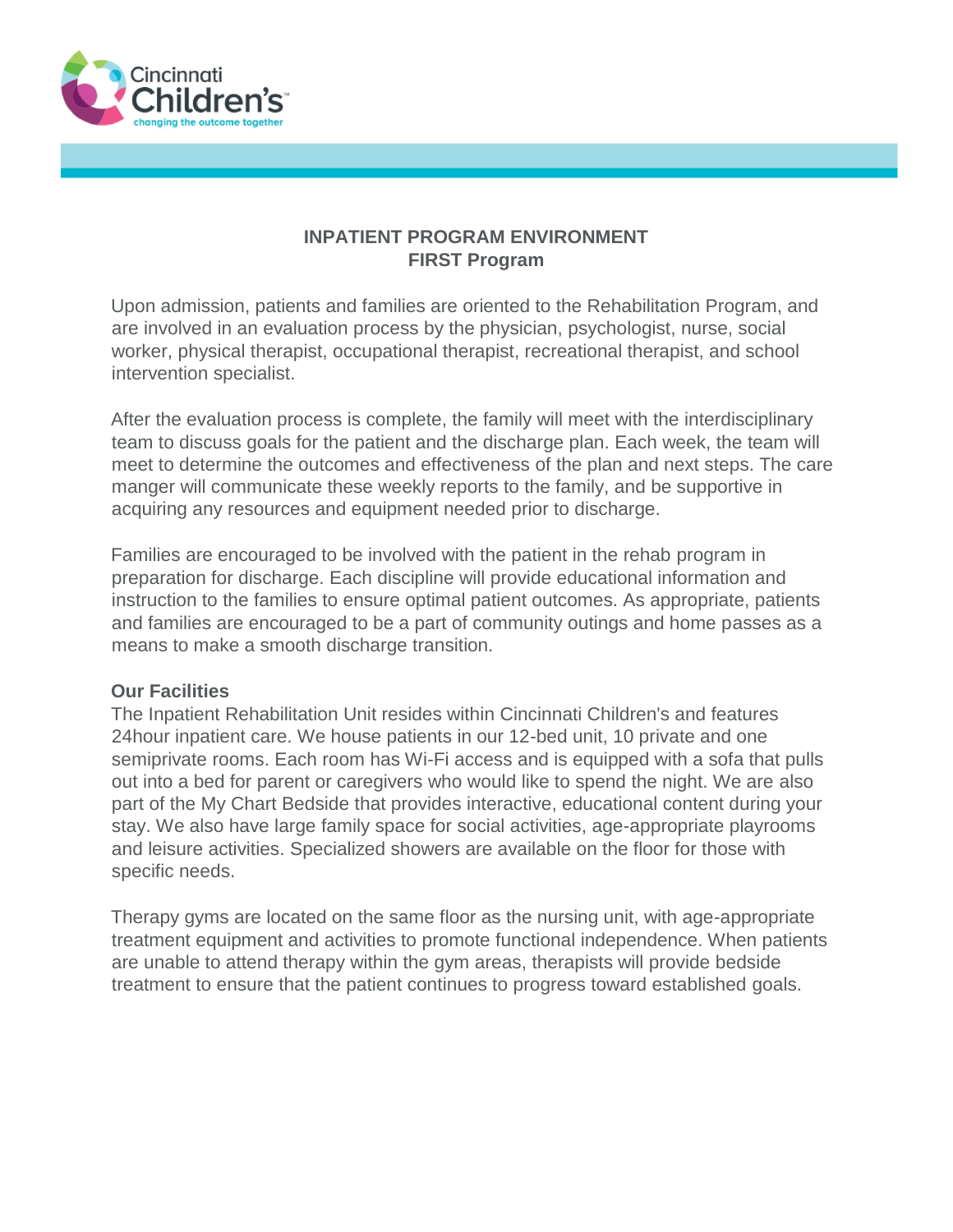

#### **Educational Services**

Our team takes your child's education seriously, and we offer a number of resources to meet the patient's individual needs We conduct programs at the bedside or in a classroom setting with computer assisted technology. Our teachers develop a structured program to meet your child's educational needs with the goal of keeping your child closely aligned with the educational objectives of their school.

The school intervention specialist is the link among the family, the school and the child's medical team. The school intervention specialist works closely with the child's teachers to provide staff and peers with information about the child's diagnosis and assist with obtaining the required school services for the child.

### **PREADMISSION ASSESSMENTS**

Preadmission assessments are completed on all patients prior to admission to the FIRST Pain Rehabilitation Specialty Program by the Clinical Director, who is also the program psychologist. Preadmission assessments are based on a multidisciplinary pain evaluation completed jointly by a pain physician and pain psychologist, either as an inpatient consultation, for those patients who are currently hospitalized (a less common referral), or as a review of medical records and imaging for patients who are referred for inpatient pain rehabilitation through the outpatient Pain Management Center at Cincinnati Children's (the most common admission pathway). These preadmission assessments evaluate the appropriateness of placement of each person served in the continuum of rehabilitation services.

#### **Current Level of Function**

Being an inpatient rehabilitation program, our program considers the current:

- areas of impairments (problems in body function or structure, such as hemiparesis, paraplegia)
- activity limitations (difficulties that the individual may have in executing activities, such as walking, feeding self, etc)
- participation restrictions (participating in community activities, attending school, etc.).

Evaluation of these areas are considered in determining the proposed rehabilitation plan of care for the patient and whether or not admission to the FIRST Pain Rehabilitation Specialty Program would benefit the patient in attaining improved functional outcomes, or whether a more appropriate setting (outpatient services) might be more appropriate. Each case will be considered thoroughly and with input gained from patients, their families/support systems and referring physicians.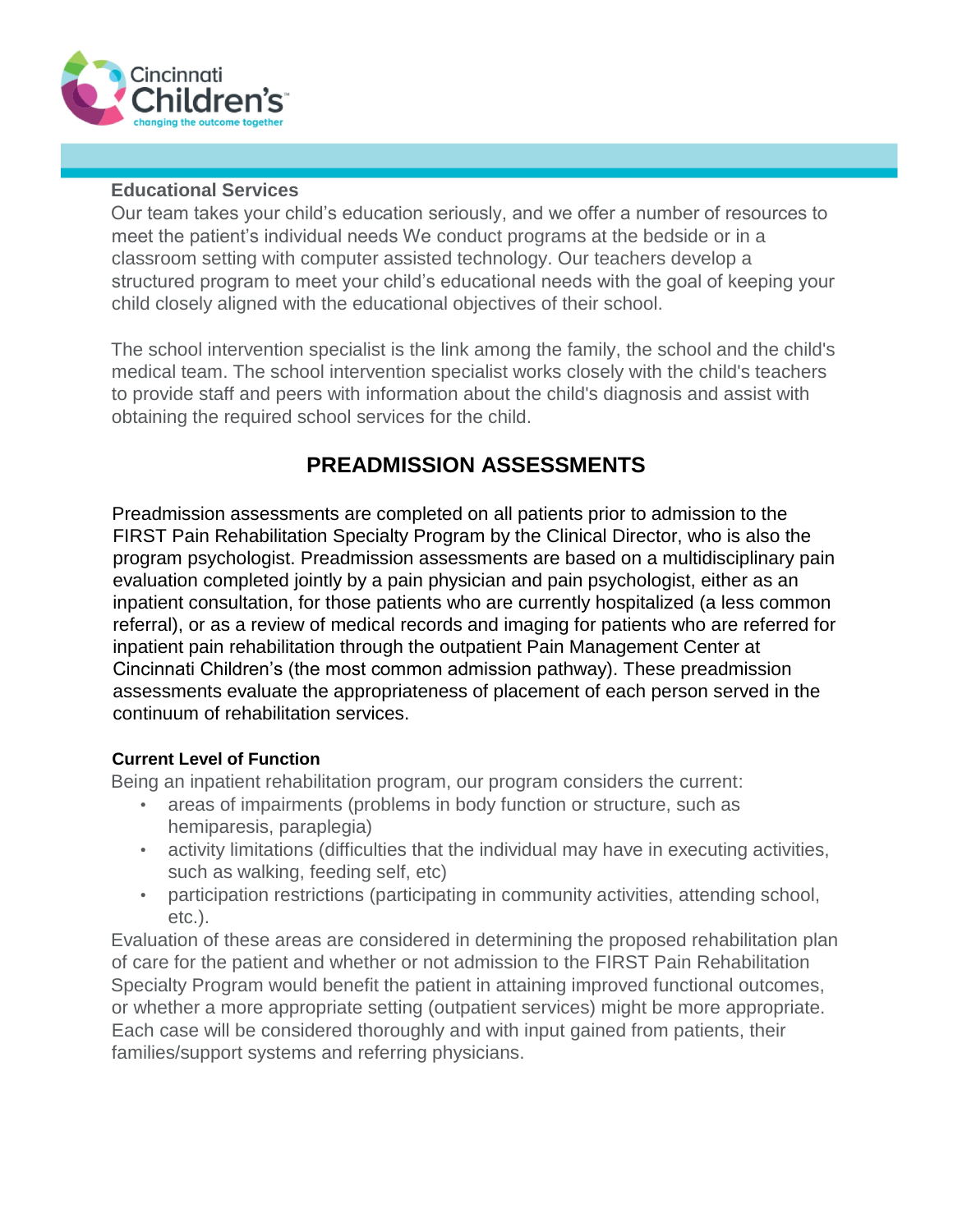

### **COMMON DIAGNOSIS**

- Amplified Musculoskeletal Pain Syndrome
- Complex Regional Pain Syndrome
- Fibromyalgia
- Ehlers-Danlos Syndrome-Hypermobility Type
- Functional Abdominal Pain
- Chronic Migraine Headache
- Sickle Cell Disease

## **SUPPORT SERVICES PROVIDED**

On-site services include radiology, laboratory, pharmacy, vascular access team, audiology, dental, behavioral medicine and multiple medical subspecialty services. Services are available on a routine or stat basis to accommodate any volume of patients in the Rehab Program. Reports and/or recommendations are typically available to the provider within 24 hours. Cincinnati Children's Hospital Medical Center has the capacity to provide all of these services for its Pediatric Cancer Rehabilitation Specialty Program.

# **SERVICE DETAILS**

The program benefits from skilled and licensed personnel to address the needs in the following areas:

Direct Services:

- Management of complex health care needs  $\Box$
- Identification and coordination of meeting rehabilitation goals, outcomes, and  $\Box$ individualized care plans

 $\Box$  Collaboration with other specialists in recognizing, assessing, implementing, and monitoring treatment plans for achieving desired patient outcomes for both medical and psychological/behavioral needs specific to the cancer diagnosis.  $\Box$ 

Coordination of the admission, continuing stay, and discharge/transition processes

- Enhancement and facilitation of optimal functional independence with:  $\Box$
- $\Box$ Activities of daily living
- Physical strength and mobility  $\Box$
- Communication and cognition  $\Box$
- Social interaction  $\Box$
- Bowel/Bladder management  $\Box$
- $\Box$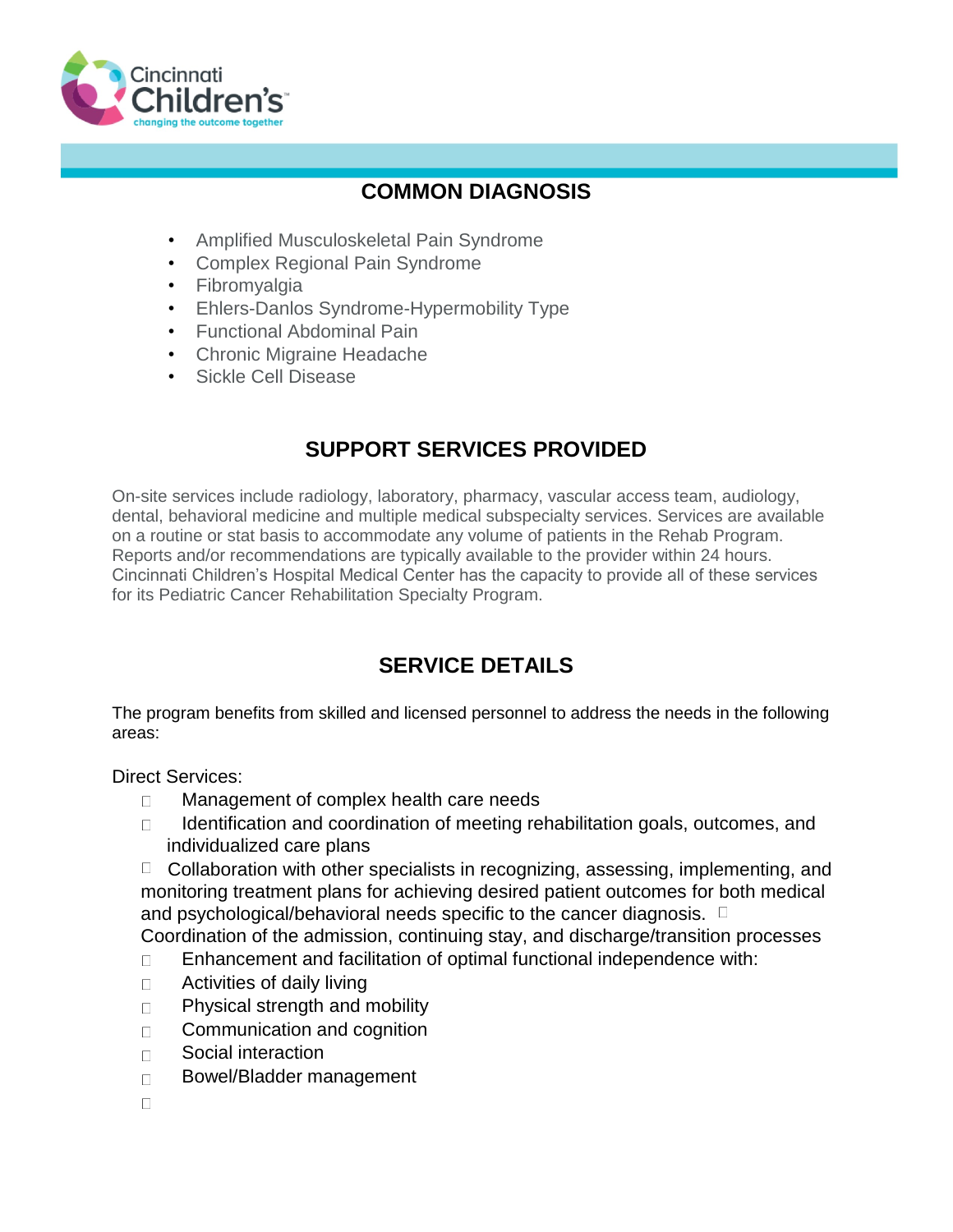

Psychological adjustment, social coping, and behavioral concerns of both patient and families/support systems.

- Management of wound/skin care  $\Box$
- Nutritional assessment and management  $\Box$
- Oral feeding and swallowing assessment and management  $\Box$
- Pharmacological interventions and monitoring  $\Box$
- Assessment and identification of financial resources  $\Box$
- Education of health care needs and resources  $\Box$
- Integration of play and leisure into the hospital admission  $\Box$
- Continuation of school services during the hospital admission  $\Box$
- $\Box$  Coordination of integration back into the school or arrangement of appropriate school services
- Evaluation of learning capabilities through formalized neuropsychological  $\Box$
- testing Coordination of services for re-integration and participation into the  $\Box$ community of their choice
- $\Box$ Initiation of vocational integration
- Application and acquisition of necessary adaptive devices and assistive  $\Box$ technology
- $\Box$  Application of program data and feedback for continuous process improvement

Services by referral:

- Provision of outpatient pain services
- Referral to appropriate outpatient therapy services in their community of choice • Referral to appropriate medical services for follow-up management
- Referral for neuro-psychological testing if not appropriate during FIRST Pain Specialty Program Admission
- Referral for Supportive Counseling

# **FREQUENCY OF SERVICES AND HOURS OF OPERATION**

**Physician Services**: The patient will be evaluated at least daily by the Pediatric Rehabilitation Team and the Pediatric Medical Pain Service (attending, residents/fellows, and nurse practitioners) during Family-Centered Rounds. In addition, the patient might be assessed by other medical consulting teams at an individualized frequency based upon medical condition and acuity.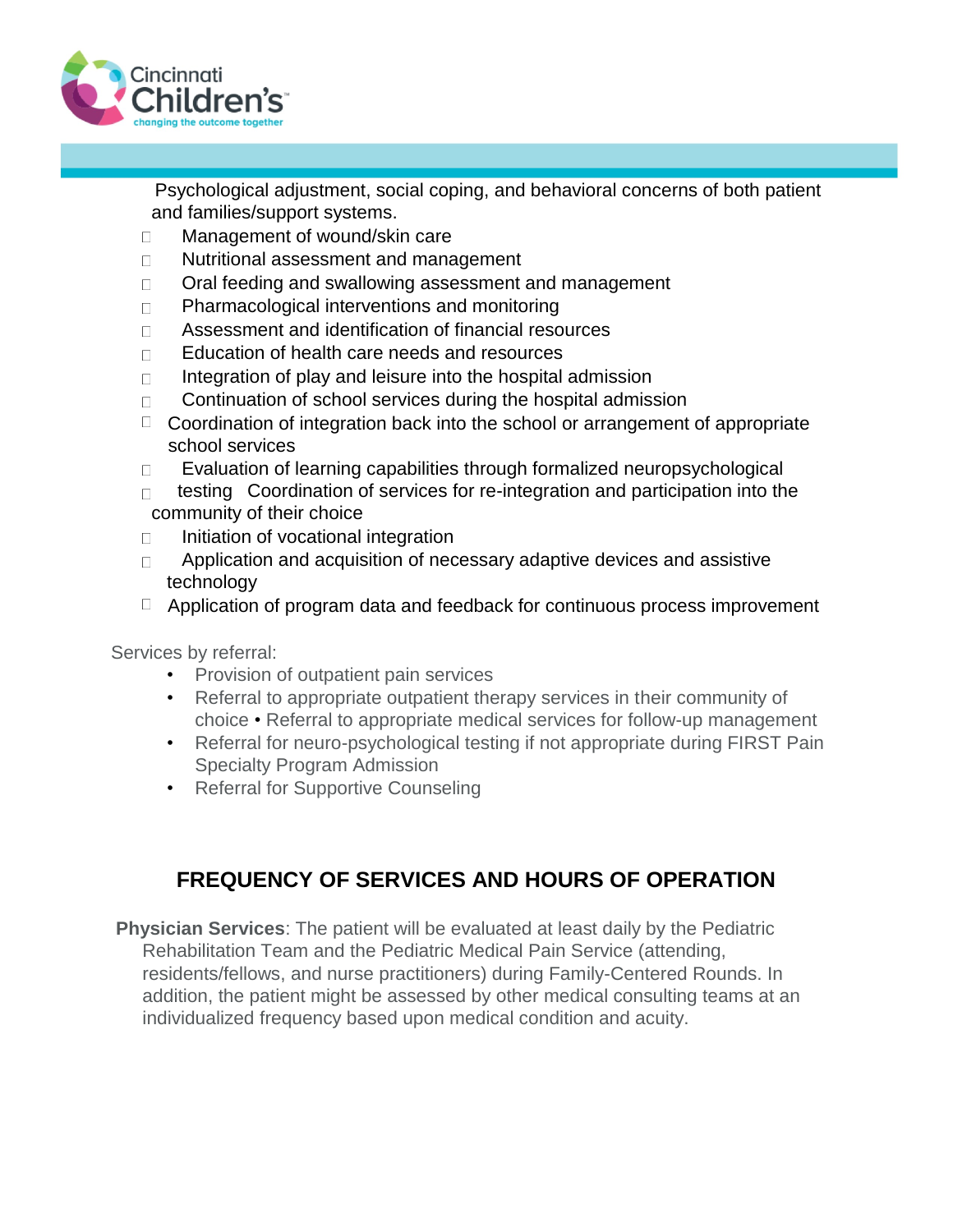

**Behavioral Medicine Services**: The patient will be seen daily by a Pediatric Psychologist for a total of at least one hour of cognitive behavioral treatment per day, five days per week. Family psychology sessions will be held at least twice weekly. In addition, the patient and family may be seen for additional sessions at an individualized frequency based upon psychological condition and acuity.

**Therapy Services (Occupational Therapy, Physical Therapy, and Therapeutic Recreation)**: The frequency will be individualized and determined after initial assessments are completed. The frequency may change based upon ongoing assessments. In general, the patient will receive twice daily services from physical therapy and occupational therapy.

**Additional Services (Social Work, Care Management, Dietician, Integrative Services, School, Child Life, Music Therapy)**: Patients and families are seen by the social worker, dietician, and school intervention specialist within 48 hours of admission. They are seen twice weekly by Child Life, Music Therapy, and Holistic Health. Patients complete one hour of school work daily with a hospital teacher.

Nursing and physician coverage are available:

• 24 hours a day/ 7 days per week.

Therapy services are available:

- Monday Friday 8:00 am 5:00 pm
- Saturday 8:00 am  $-$  4:30 pm (occupational therapy and physical therapy)

Sunday is designed to be a day of family activities for patients admitted to the FIRST Pain Rehabilitation Specialty Program at CCHMC.

### **LIMITS OF SERVICES**

**Medical acuity**: The Medical and Clinical Directors of the FIRST Program consults with the Pediatric Rehabilitation Teams on whether a patient's chronic pain presentation and comorbid medical diagnoses is appropriate for admission to the Inpatient Rehabilitation Program. Because the FIRST Pain Rehabilitation Specialty Program exists within the Inpatient Pediatric Rehabilitation unit on the base location of Cincinnati Children's, we are able to admit patients with ongoing medical issues with medical consultative services continuing to follow and manage these conditions when the patient is admitted to the Inpatient Pediatric Rehabilitation Program. Restrictions on admission to the program include: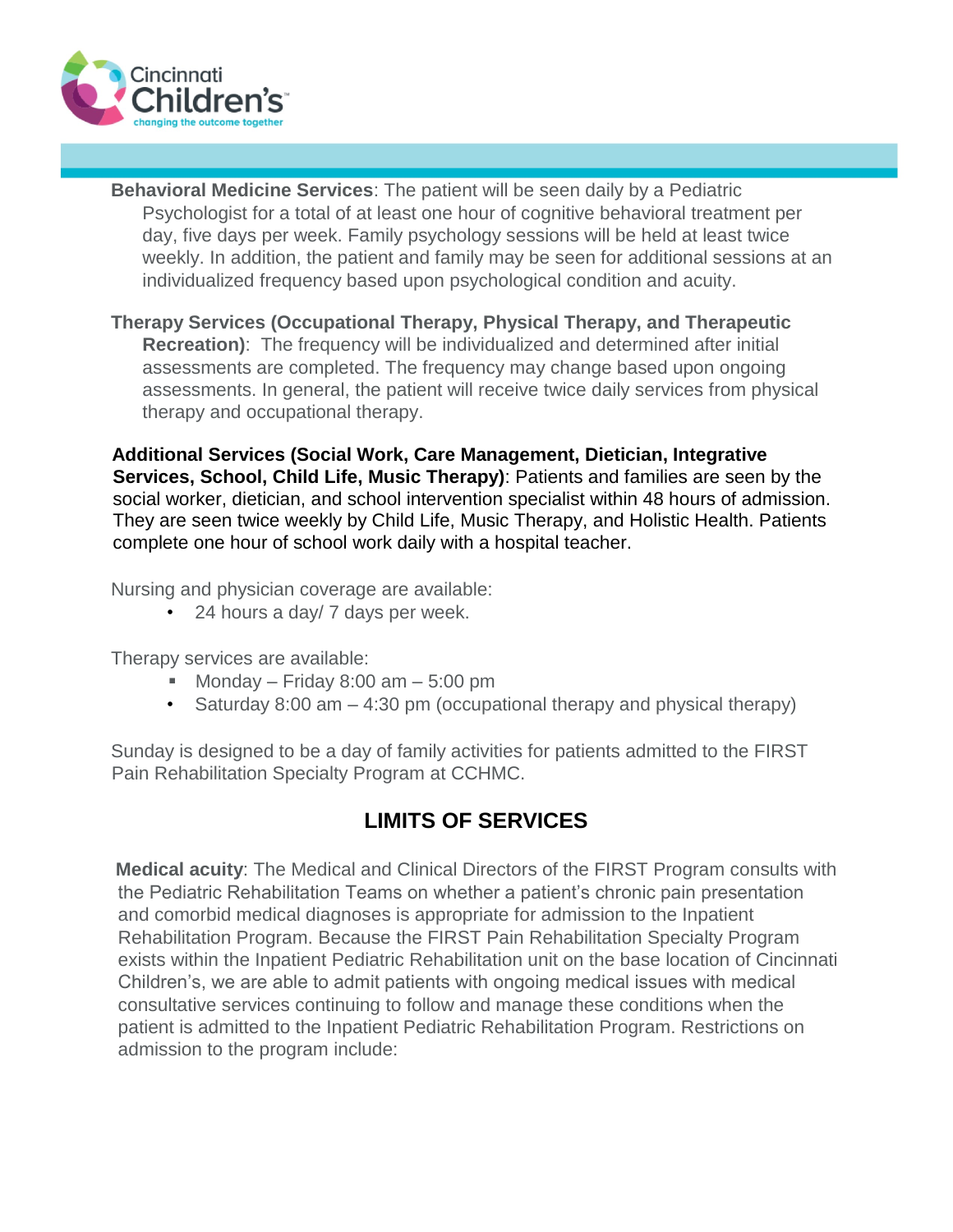

- Patients with an acute injury and/or requiring additional diagnostic workup for their pain condition; all medical work-up must be completed prior to admission to the FIRST program to ensure safety of program participation.
- Patients taking medications that are not consistent with the pain rehabilitation approach.
- Medication drips requiring titration.
- New tracheostomies.
- Mechanical ventilation; Patients with stable, non-invasive ventilation support (BiPAP or CPAP) will be considered.  $\Box$  External ventricular drains.

**Medical stability:** Patients who have been referred to the FIRST Pain Rehabilitation Specialty Program at Cincinnati Children's are assessed by the Pediatric Pain Team in the outpatient Pain Management Clinic prior to admission as to whether the patient will medically tolerate the frequency and intensity of therapeutic services of the program. Expectations are that the patient must tolerate a minimum of 3 hours per day, delivered as twice daily services from physical therapy and occupational therapy. Patients are assessed again on day of admission by both the Pain and Rehabilitation teams, and daily follow-up assessments track patients' medical status and tolerance of therapy frequency and intensity. Each case is considered individually, including discussions with the patient, the family/support system, and referring physician team. Restrictions on admission to the program, from a medical stability standpoint include:

- Fever in the 24 hours prior to admission.
- Increase in oxygen requirement in the 24 hours prior to admission.
- Acute injury limiting participation in the FIRST program.

# **REFERRAL SOURCES & PAYER SOURCES/FEES**

While our patients are mostly from a four-state region (Ohio, Kentucky, Indiana and West Virginia), services are provided regardless of where the patients and families live. Our care manager operates as an easy point of entry for our inpatient program.

We accept all commercial insurance plans as well as many HMO / PPO plans. However, Pediatric Rehabilitation is a specialty service and may require authorization for an inpatient stay. Our care manager and social worker will assist you in ensuring that this step is covered. During your stay, we will provide you with a disclosure statement of anticipated fees to assist in planning for expenses.

All patients and families have the right to equal access to healthcare services. Therefore, no patient or family member will be discriminated against based on financial limitations. Our financial counselors and social worker will assist you in exploring all possible resources available for financial assistance.